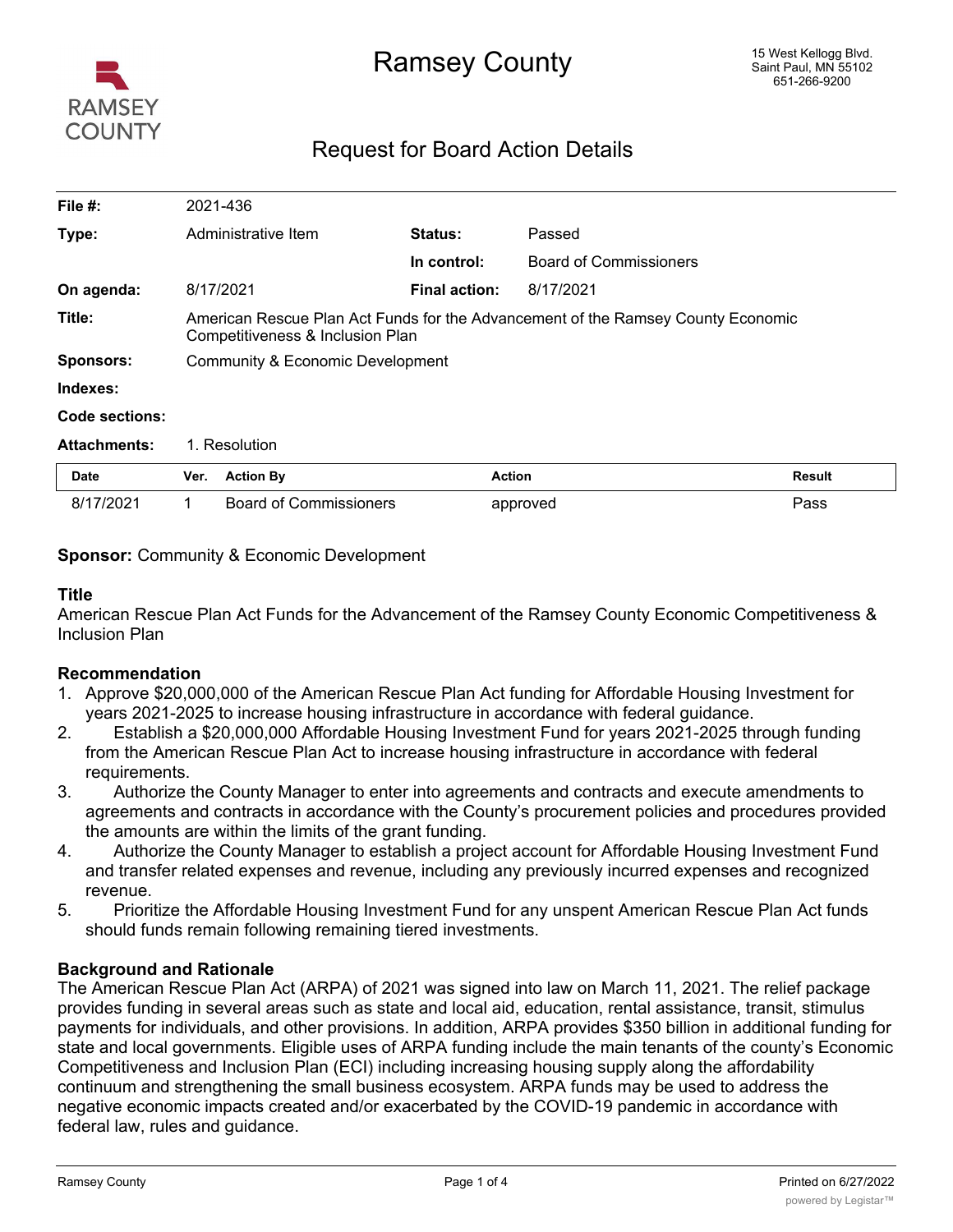On March 23, 2021, Ramsey County released its ECI Plan, which was developed with strong input from residents and community stakeholders during the preceding 18 months. The ECI Plan laid out a variety of recommendations to ensure long-term economic growth, equity, and inclusion in Ramsey County. Many of the recommendations outlined in the Plan are aimed at addressing the longstanding housing crisis and economic inequities that have been exacerbated due to the COVID-19 pandemic and subsequent economic downturn. Accomplishing the ECI Plan's recommendations in the areas of housing and redevelopment was anticipated to be funded primarily through the activation of a Housing and Redevelopment Authority (HRA) property tax levy. The activation of the HRA levy is planned to commence in 2022. This request establishes an Affordable Housing Investment Fund that seeds and accelerates foundational resources and programming ahead of future HRA levy funding.

At the April 20, 2021 Ramsey County board workshop, the County Manager identified and tiered the county's approach to ARPA investments. Affordable Housing Supply was identified in Tier Five. Leveraging the transformational funding through ARPA ahead of the HRA levy activation ensures Ramsey County can boldly and more proactively address the housing crisis and economic inequities in the county. A phased investment model demonstrates the county participation in projects in the development pipeline while also allowing internal capacity and program development to be advanced to ensure the level of transformational change communicated via the strategic direction previously presented to the board at the April 20 workshop.

# Advancing Housing Supply Along the Continuum with ARPA Funds

This request of \$20M is the first expected allocation requested for affordable housing development. Community and Economic Development (CED) department hopes to dedicate up to an additional \$17 million once the county is in receipt of its full ARPA allocation:

- · \$20M in 2021 for housing development in 2021 and 2022.
- \$17M in 2022 is for housing development in 2022-2025.

ARPA funding will be used to progress the strategies and actions laid out in Ramsey County's ECI Plan and consistently with the ARPA funding requirements. Ramsey County will participate in projects primarily as a funding partner. This includes, but is not limited to:

- The preservation of the existing affordable housing supply across the county, including "Naturally" Occurring Affordable Housing."
- · The construction of multi-family rental housing that is affordable to those that make less than 30% of the Area Median Income (AMI).
- The construction and preservation of permanent supportive housing units for residents to bridge out of homelessness.
- · Equitable housing redevelopment projects that progress county goals of racial equity, climate resiliency and mitigation, and innovative strategies for community wealth-building.
- · Develop climate mitigation and resiliency requirements for multi-family investments and encourage developers to partner with utility providers, non-profits and governmental partners to reduce greenhouse gas emissions and operating costs.

Administrative and planning costs, including staff salaries and indirect costs are not expected to exceed 5%, or \$1,000,000 of the initial \$20M budgeted amount.

Strengthening the county's post-pandemic small business environment was identified in Tier Four of the county's approach to ARPA investments. A companion board action pertaining to the support of the small business ecosystem is anticipated as a subsequent request assuming availability of resources.

| <b>County Goals (Check those advanced by Action)</b> |  |  |
|------------------------------------------------------|--|--|
|                                                      |  |  |

☐ Well-being ☒ Prosperity ☒ Opportunity ☐ Accountability

# **Racial Equity Impact**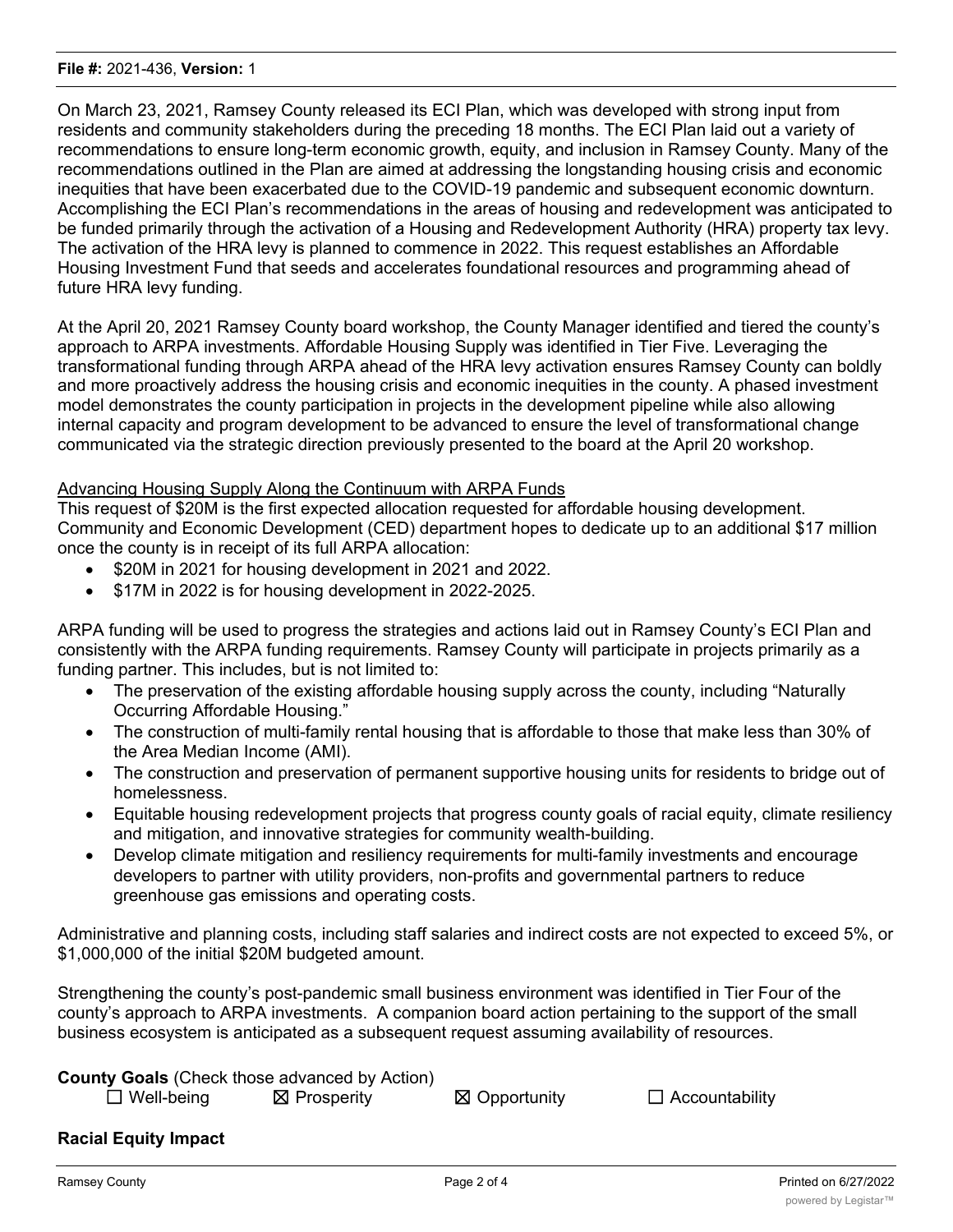#### **File #:** 2021-436, **Version:** 1

New and increased funding and tools for affordable housing and business supports were outlined as specific recommended actions within the ECI Plan. Most Black, Latinx, Asian, and Indigenous cost-burdened fourperson households are earning less than \$51,700, which equates to 50% of the AMI. Black, Latinx, Asian, and Indigenous renters are more likely to be cost-burdened than white renters. Ramsey County's biggest need is affordable rental units at 30% AMI, and additionally a need for more rental units with two or more bedrooms. The ECI Plan recommends that Ramsey County consider investing in opportunities along the full housing continuum including building generational wealth in communities that have experienced historic wealth extraction.

Many Ramsey County residents live in poverty and struggle to find or afford stable housing. The current market is not building or preserving enough affordable housing to meet the needs of these residents, including seniors, low-wage workers and others who make less than \$25,000 annually. This challenge is anticipated to grow, placing further strain on the housing market and county services for all households.

- Of Ramsey County's 209,000 households, 65,000 pay more than 30% of their income on housing.
- · 33,395 people in Ramsey County are currently in mixed-income housing, while 77,330 people are in poverty.
- There is currently a shortage of 15,000+ homes that are affordable for Ramsey County households making between \$30,000-\$50,000 per year
- · If all new construction in Ramsey County was dedicated to affordable housing, it would take 20-50 years to meet the current need and would still require subsidies.

The housing shortage is anticipated to grow across Ramsey County, and proactive measures - not reactive must be taken county-wide to improve our local quality of life. Affordable housing is a smart investment of taxpayer dollars and a long-term solution addressing the root cause of homelessness. Additionally, a regional approach to building housing infrastructure is better aligned with how residents live, work and play in Ramsey County. Housing investment transcends municipal boundaries and functions as critical infrastructure that supports the needs of our residents, workforce and business community.

# **Community Participation Level and Impact**

Significant engagement informed the strategies and actions within the ECI Plan. The ECI Plan was informed and developed through engagement of residents, businesses, community leaders, a steering committee, and the Ramsey County Board of Commissioners, all of whom helped shape the development of an implementable plan that outlines economic and community objectives (and subsequently future budgets) over the next five years.

The engagement, however, does not stop with *what* needs to be done. CED staff will continue to work with the community, housing leaders, and city partners on the *how*. The implementation of these actions will take trust, and co-creation to ensure successful delivery.

CED is in a unique climate of transformative energy and are eager to partner with the community to determine how best to build out HRA programming that will help residents locate full housing options in every corner of the county.

Access to the Economic Competitiveness and Inclusion Plan can be found here: <https://www.ramseycounty.us/your-government/projects-initiatives/economic-developmentinitiatives/economic-competitiveness-inclusion-plan>

Additional information pertaining to the HRA levy can be found here: <https://www.ramseycounty.us/your-government/leadership/board-commissioners/railroad-housingauthorities/proposed-housing-redevelopment-authority-hra-levy> ☒ Inform ☒ Consult ☒ Involve ☐ Collaborate ☐ Empower

# **Fiscal Impact**